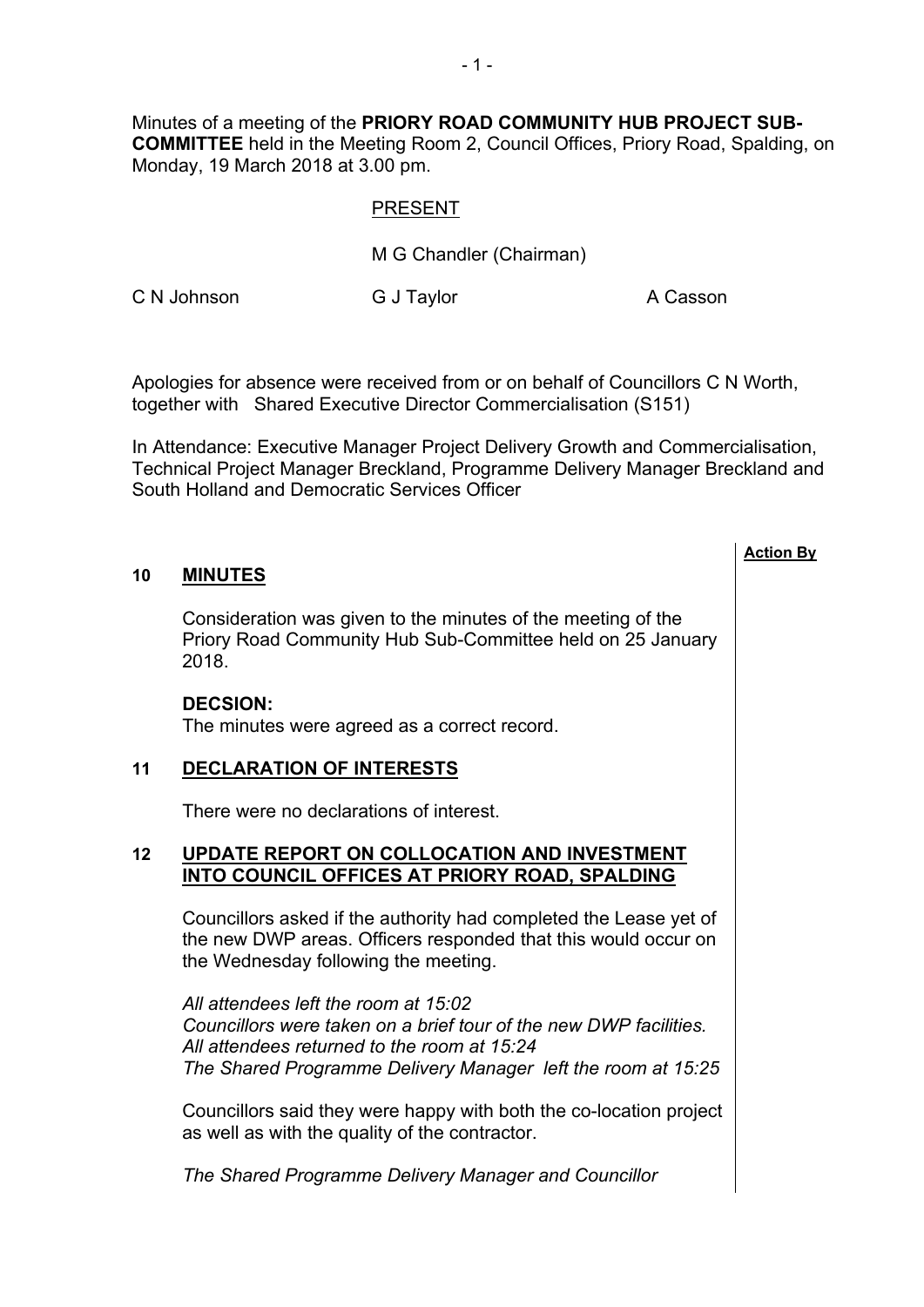*Johnson entered the room at 15:27*

## **DWP Co-Location**

- It was stated that the DWP were about to be contracted on a 10 year lease. The Agreement for Lease provided that DWP had 5 working days to accept the space after completion of the construction work (completed on 16<sup>th</sup>) March 2018)
- Market rent  $-5$  year payback
- Capital contribution.
- The authority was now the landlord. It was noted that the DWP would pay a service charge, based on a percentage, related to the square footage of the space they occupy/have use of.
- The co-location was delivered to budget and to programme.
- It was noted that the use of local contractors had been highly successful.

Richard Hodgson

Councillors requested to see the financial details of the colocation at the next meeting.

## **DWP Co-location - Positive impacts:**

- Joint security
- Digitisation initiatives
- CCTV Upgrades
- Phase 1 door access
- Toilet upgrade
- Planned maintenance linked to service charge recovery
- Strengthened hub credentials
- The hub as a visual marketing tool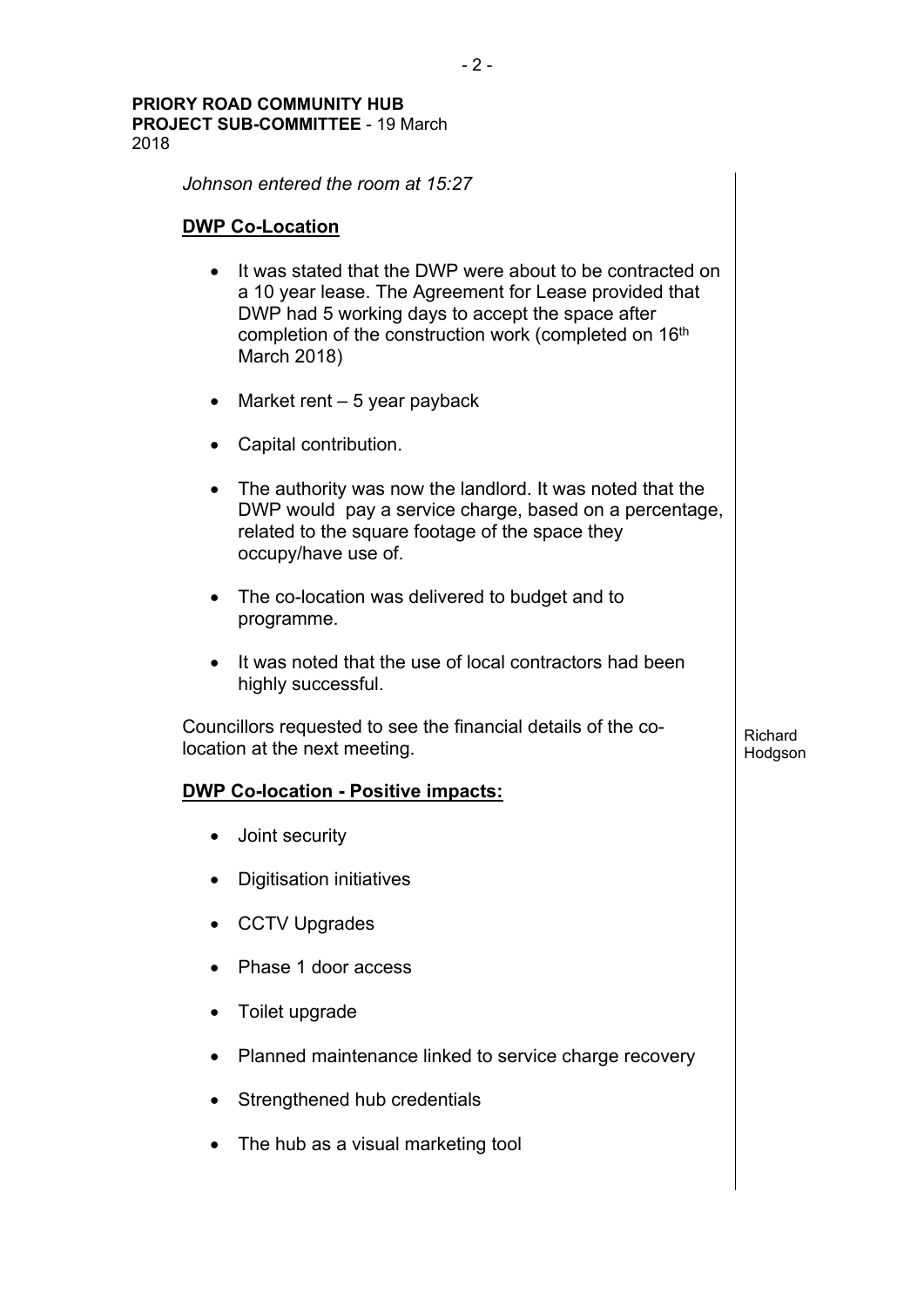Councillors mentioned that they had received some comments that the rest of the hub looked inconsistent when compared to the newly refurbished areas. Officers agreed to look at the reception area in particular to see what additional works may be required.

## **Project learning**

Officers discussed what the authority had learned from the successful DWP co-location. Officers cited the following as the key lessons the Authority had learned and areas upon which the authority had gained knowledge and experience;

- Managing expectations
- Civil service and DWP operations
- Managing stakeholders
- Effective communications Councillors mentioned how useful and effective the weekly updates were.
- Procurement and "the market". Councillors wanted to know if the new contracts team had been of use. Officers responded that they had been.
- Increased Knowledge of Priory Road.
- Furniture re-use.
- Co-location and operational learning.
- Clarity on roles. Officers mentioned that they were looking at creating a new Assets Board with representation from a number of disciplines including estates, facilities management and projects.
- The period of "bedding in".

Members mentioned that they liked the 'open plan, yet separate' nature of the design of the new DWP offices.

## **Delivering Co-Locations:**

It was noted that there were a range of additional benefits of delivering the DWP project including;

A review of "core data" around operation of the building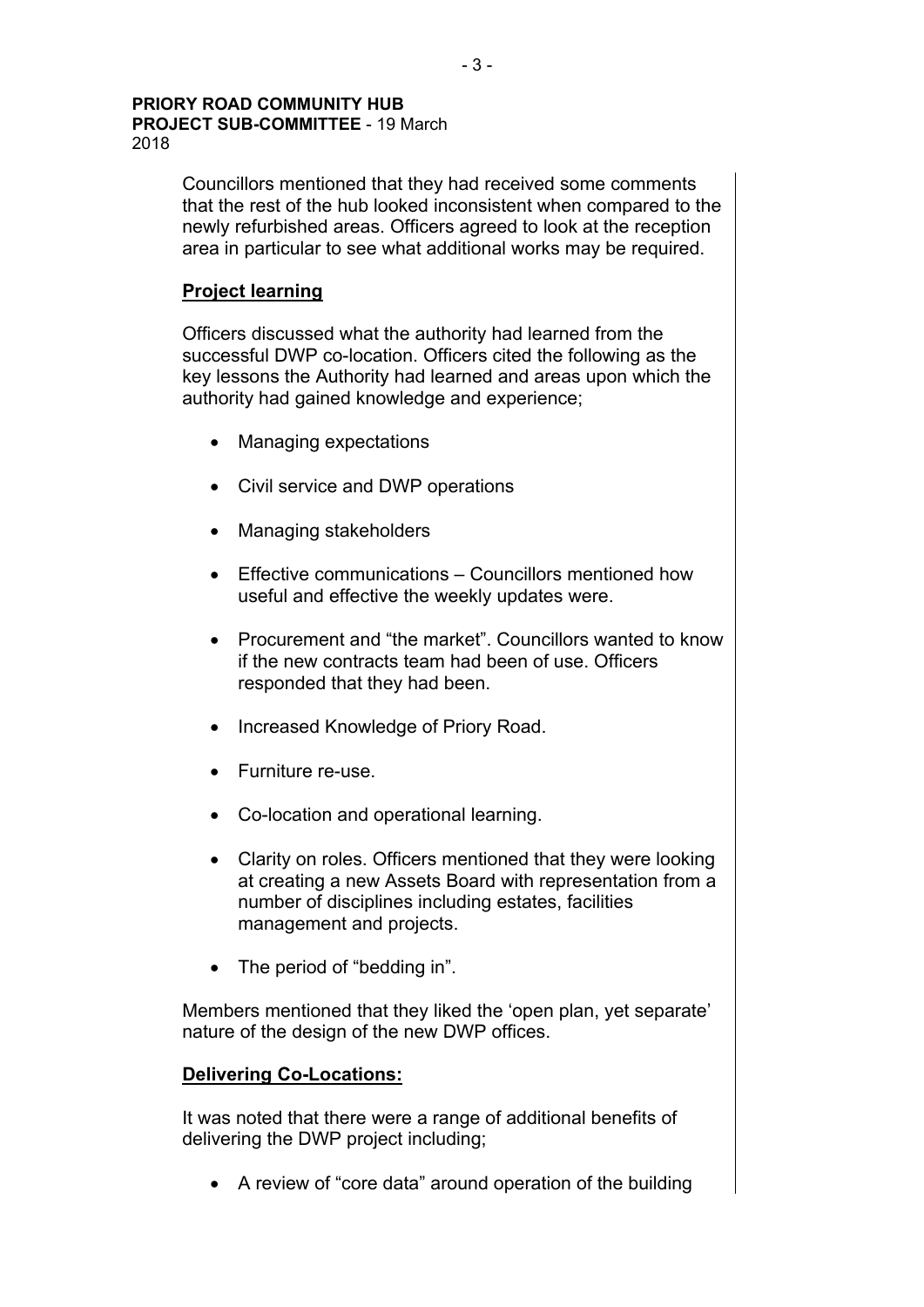2018

- Baseline for the cost for further investment
- Standard documentation had been developed and updated i.e. Operation Manual
- Service charge ethos, language and application
- Demonstration of delivery and "House style"

Councillors wanted to know when the Contractors would be leaving the site. Officers answered that the day of the meeting would be the final day that the contactors were present full time, only returning thereafter to deal with any residual snagging items.

*Officers presented their solution for the environment in the atrium and restricting access to key doors and the main staircase in the atrium.*

Councillors wanted to know the height of the current railing around the water feature, as they felt this was sufficient to block off the area.

It was also felt by members that a lower barrier was sufficient due to a barrier being effective enough to deter all but those absolutely determined to gain access. It was mentioned that the barriers would be designed and installed to be able to used with any planned door access system

It was noted that the amount of chairs in the waiting areas might be reduced in the atrium if it was shown, due to the new appointments system the use had fallen. Alternatively chairs could be moved so that they faced more towards the reception desk, therefore creating more circulation space for any staircase barrier solution.

Officers mentioned that they were considering putting a staff-only card system on the Citizens Advice Bureau (CAB) offices past 3pm due to the fact that the CAB closed to the public at that time. Additionally, officers mentioned a proposed plan to install a card control access system on all main doors in the atrium as opposed to the existing digi-lock system. This would be subject to further review and a business case, as appropriate..

It was noted that the card system could limit which officers could go to certain areas and at certain times. Councillors mentioned that they would prefer if all accesses (including to the car park) could be consolidated into one single card.

Councillors wanted to know , if a barrier was being placed on the stairs, there would still need to be a substantial door access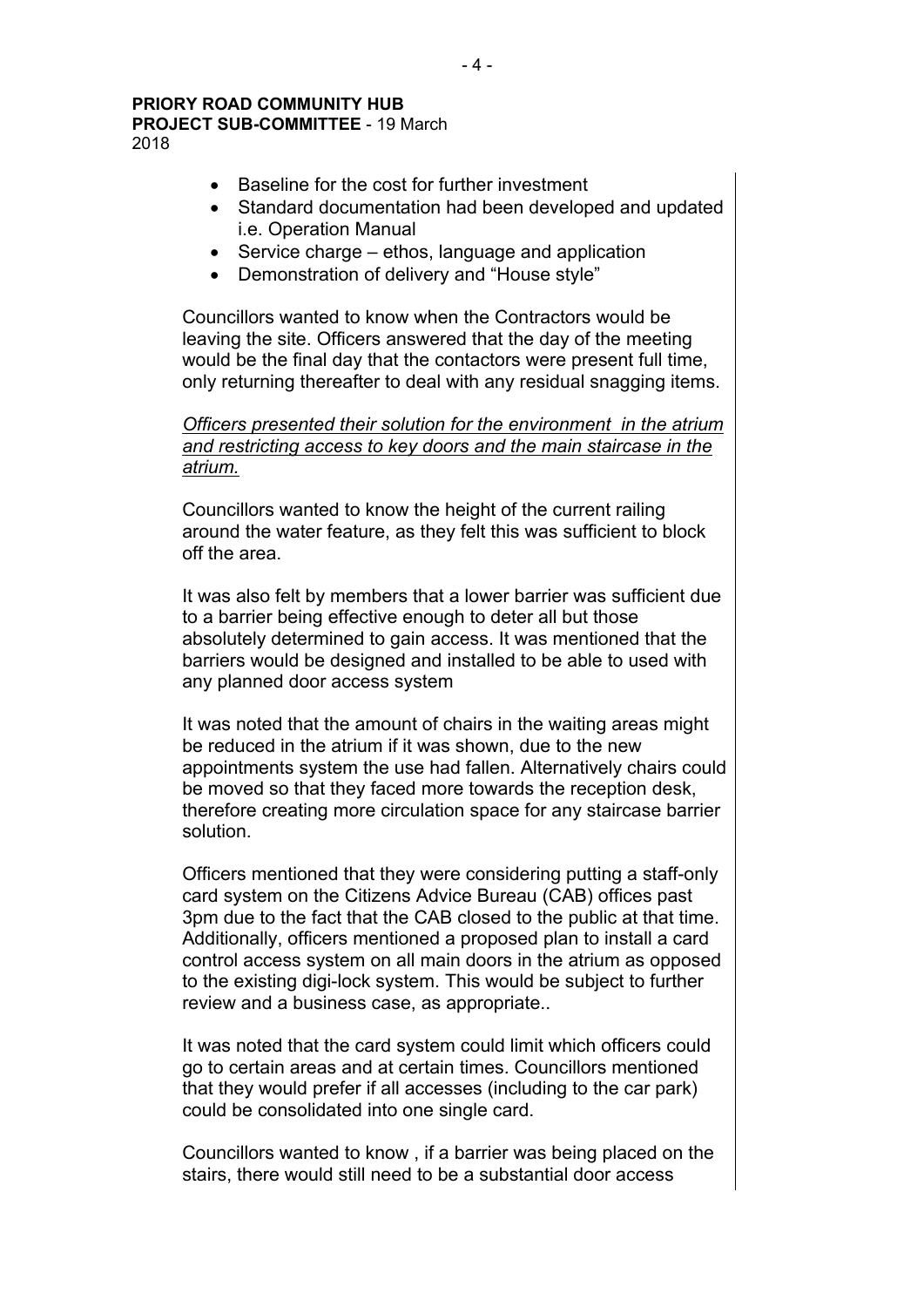system on upper floors. Officers responded that this was required in the case of public meetings in the Council Chamber. Councillors said they did not want to restrict access to the Council Chamber toilets, and that how this area worked would have to be carefully considered in plans coming forward for consideration by the Sub Committee. Members also wanted a solution to be made to limit access to the lift, because they felt that if the stairs were restricted, the lift should be also. Officers agreed that they would review and present a range of options to the councillors' issues when they reported back. *Officers presented their proposed solutions for the barrier on the atrium stairs* Officers asked for permission to progress towards more detailed design and market testing to determine an order of cost and this was given. **Door/Heat curtains** New heat curtains for the doors were considered, and compared to a maintenance/ repair of the existing system which were likely reaching the end of their economic life. It was noted that the cost of the newer units was c £3200 per unit, excluding installation. Officers advised that modern equipment would have a longer lifespan and be more efficient than the existing installation. **Access Control – Staff only entrance** A discussion took place regarding options to make the entrance closest to the public car park, staff only so the main entrance to the front of the building would be the primary access point in this area. Control would be by way of an on-demand opening (this would require investment). It was noted there would need to be external signage notifying of any changes and directing visitors to the main entrance. It was noted that this proposal would not impact upon the Vine Street entrance Richard Hodgson

Members stated that all of the committee agreed with the principle of making this a staff only entrance provided the position was clear on matters such as less able bodied person access and drop curbs, they would provide guidance to officers once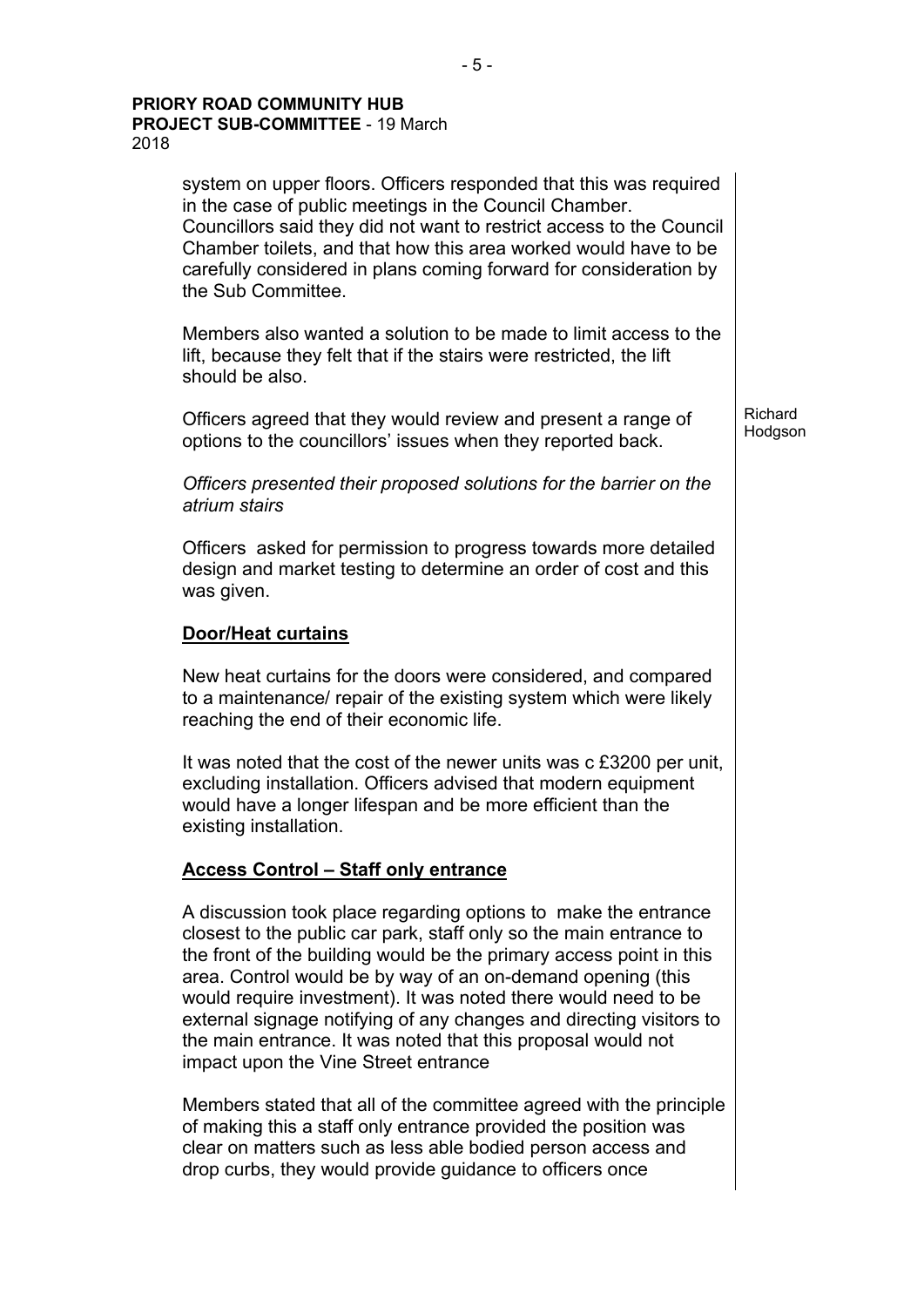discussed wider within the Conservative group **Further Parking facilities** Officers noted that, due to limited spaces, if a co-location partner were to want substantial car parking, the best option would probably to look at Vine Street parking. Officers mentioned that a small number of spaces may be able to be created on site through a reconfiguration of the layout **Proposed Next Steps** Access control **DECISION:** That officers be given the authority to progress design and secure prices for the door access options and heat curtains. In addition review further options for the staircase access control Richard Hodgson **13 AGREED ACTIONS** The following were agreed as actions from the sub-committee: • That a summary of the budget vs spend is provided for the DWP co-location project be brought to the next meeting, to be discussed as an exempt item. Richard **Hodgson 14 ANY OTHER BUSINESS** It was stated that there was an Asset Challenge workshop with a range of public sector partners, arranged and coordinated by Lincolnshire County Council on 3 April 2018. Collocation would be one of the items for further discussion. **15 DATE AND TIME OF NEXT MEETINGS** The next meeting was due to take place on 29 May 2018.